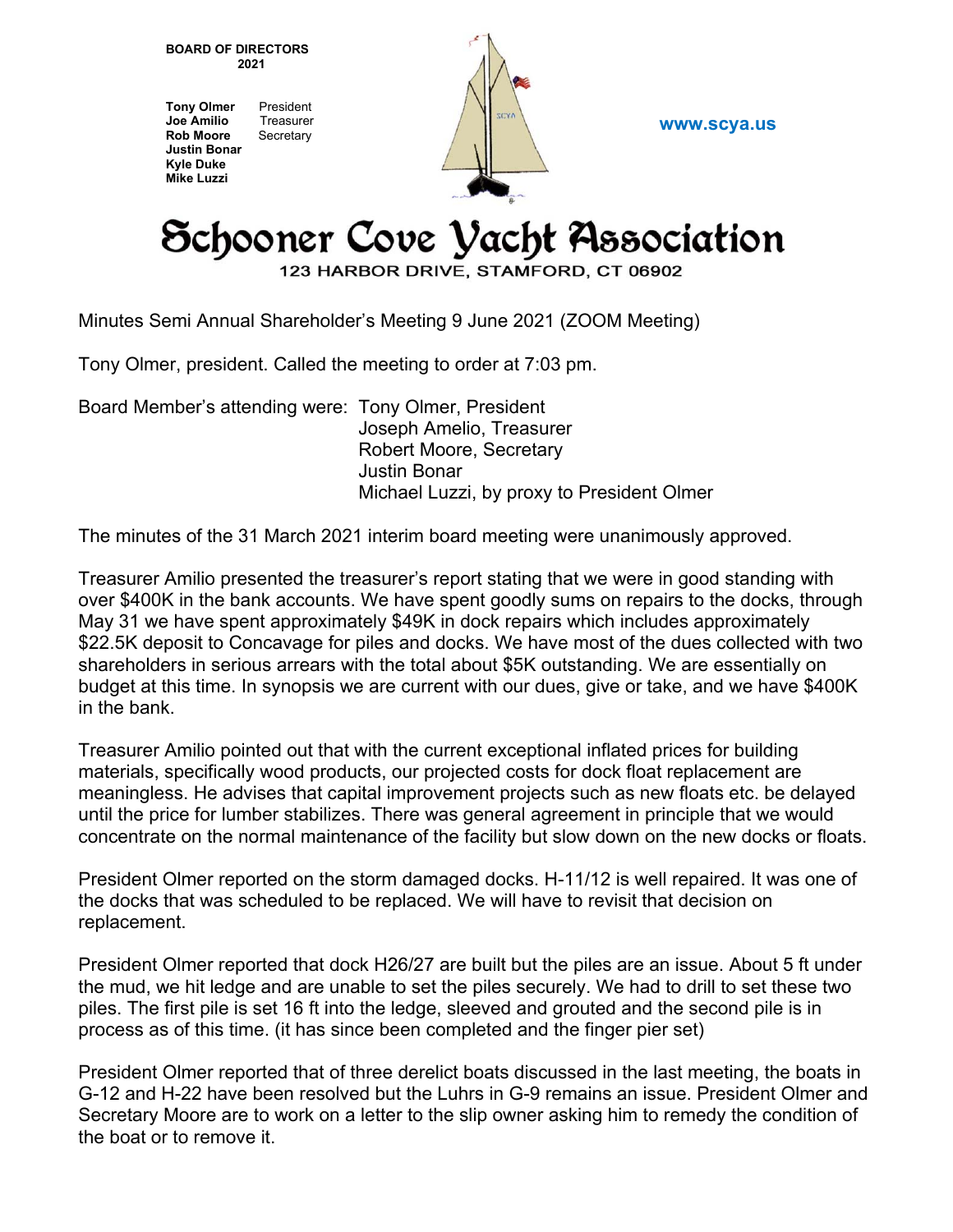Treasurer Amilio reported that GMC Marine, the dock builder in Norwalk, is having a difficult time with his supply chain. They cannot get reliable supply and the pricing is erratic. Echoing previous comments and sentiments, we need to fix that which is broken, but we should hold off on less salient projects until supply lines and pricing stabilize.

Justin Bonar reported that he has been successful in encouraging people improperly parking with a diplomatic approach, i.e., an informational placard indicating that they are improperly parking in reserved marina parking spaces. We are working in conjunction with Palmer Landing Marina to label spaces as designated marina parking.

President Olmer followed up on our previous meeting reporting on the inspection of the piles and storm anchors. Race Engineering has given us a proposal for inspecting all the piles and storm anchors for \$10,700 dollars. This would be a two-day project. President Olmer moved that we go ahead with the Race Engineering proposal but drop the inspection of the storm anchors. This motion was seconded by Secretary Moore and passed unanimously.

A discussion of the rules revisions resulted in Secretary Moore moving that the rules be accepted as submitted. Seconded by Treasurer Amilio, approved unanimously. The following sections of the rules are rewritten as follows:

**Section 1.3.** Electrical and Utility Usage. No device or electrical load shall exceed the capacity of electrical or other utility service provided to Piers. Each slip is assigned a power outlet appropriate to the size of the slip. At the discretion of the board, if available, additional power outlets, may be rented at the following rates: per month or any part of a month 20 amps/ \$50 – 30 amps/ \$100 – 50 amps/\$150. These rates may be adjusted to reflect fluctuating electrical prices. The conversion of a power post for the purpose of upgrading power outlets from the old to the new power post will be at a flat fee of \$500 per outlet.

**Section 1.5.** Condition of Boats. Boats shall be in a well maintained, seaworthy condition, properly registered, able to put to sea on their own power, and not constitute a fire hazard, or the boat shall be removed from the Marina. Tenders and skiffs shall be stored on board larger vessels or stored on dinghy docks or in the water as directed by the Marina Manager or the Executive Board. Dinghies must be properly tied and out of the way of traffic areas.

**Section 1.6.** Preparation for Hurricanes or Other Storms. Every boat owner should make every effort to reduce the boats exposure to the wind by removing all unnecessary gear above deck that can increase windage and become projectiles.

**Section 1.7.** Procedures for Transient Boat Use of Docks for Protection During Severe Storms. Dock owners allowing boats not normally moored in the marina to use their docks during storm conditions must provide the Marina Manager or a SCYA Board member the boat owner's emergency contact information for the boat using their dock.

- Marina employees and directors can assign boats to vacant docks in the marina for boats seeking mooring space before or during high windstorms.
- Boats using the dock during projected high windstorms must comply with Section 5.2 Rules of Insurance and Section 5.4. Required Insurance Coverage.
- Boats temporarily docked in the marina are expected to leave immediately following a storm.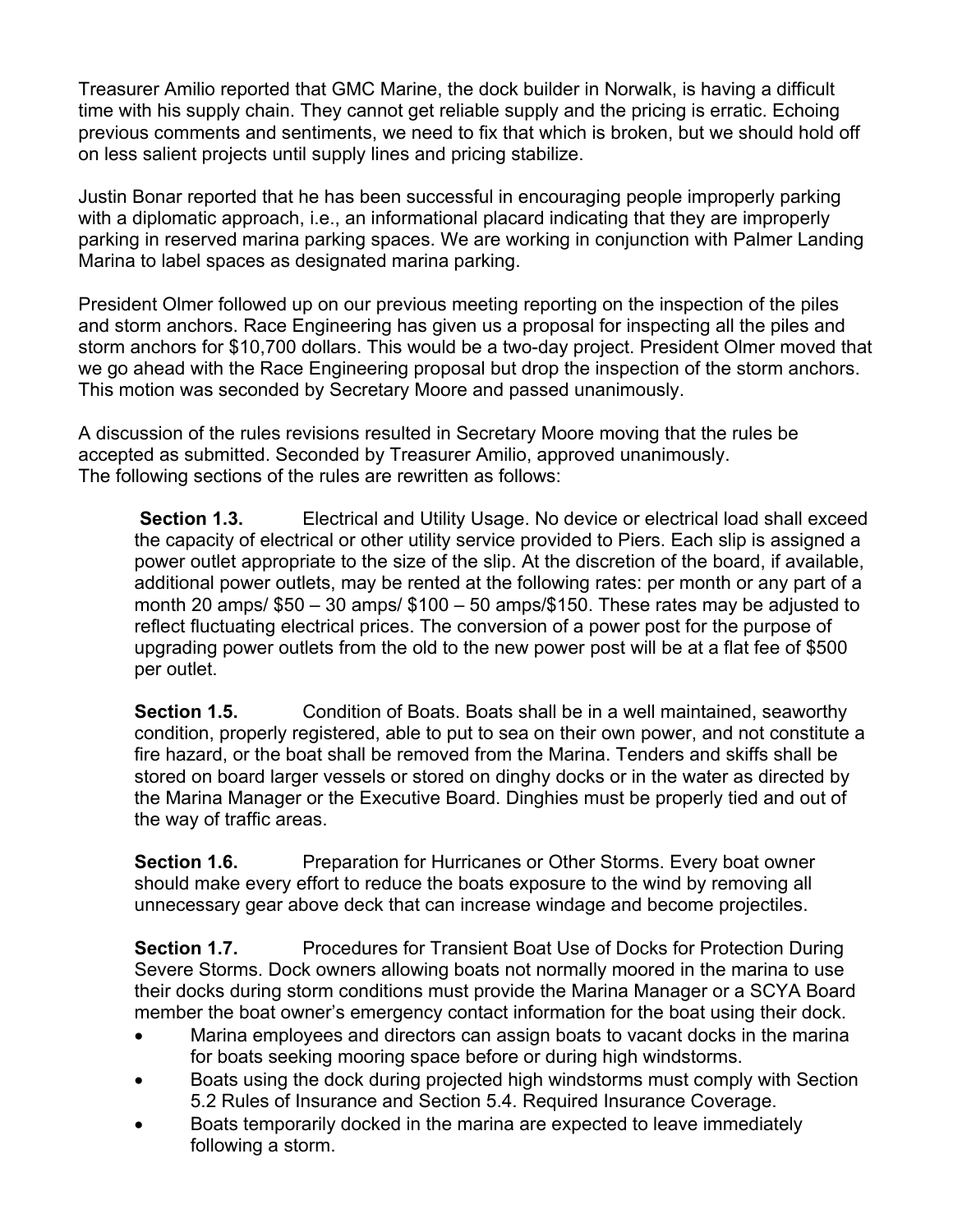The Association will be held harmless for any damage that might occur during a high wind or storm event.

**Section 2.4.** Fuel. Transporting of gasoline or other flammable liquids over docks is not permitted except in Coast Guard approved containers. Smoking while refueling a vessel is not permitted and engines must be turned off. The refueling of boats shall comply with the National Fire Codes (NFPA).

**Section 3.3.** Pets. No animals, birds or reptiles of any kind shall be raised, bred, or kept in the Common Interest Community or brought on the Common Elements, other than the temporary passage of pets to vessels. Any pet causing or creating a nuisance or unreasonable disturbance, or noise shall be permanently removed from the Property upon immediate written Notice and Hearing from the Executive Board. In no event shall any dog be permitted in any portion of the Common Elements unless carried or on a leash. Pet owners are responsible for cleaning up after their pets. No dogs or other permitted pets shall be curbed on any courtyard, or close to any patio except in the street along the hurricane wall or special areas designated by the Executive Board. The pet owner and not the Marina shall be responsible for any compensatory damage to any person hurt or bitten by any dog or other permitted pet and shall hold the Association harmless from any claim resulting from any action of their pet whatsoever. Seeing-eye dogs will be permitted for those persons holding certificates of blindness and necessity (20/200 in the better eye with correction).

**Section 4.9.** Parking. Parking is provided while you are on your boat and not for the long-term storage of your vehicle. It is limited to Unit (boat slip) Owners with deeds specifically granting parking rights, their tenants, and their guests. Restricted Units without parking rights provided in their deed shall have no parking privileges. No residential parking is permitted in the marina parking lot. Long term parking while cruising is to be limited to one vehicle per Unit which shall be parked in a lesser used part of the parking lot directly southeast of the access drive to Palmer Landing. Vehicles unattended and who have not moved for a period of three weeks and who have not made prior arrangements with the Marina Manager will be considered in violation and subject to be towed away at owner's expense. Trucks and commercial vehicles of a capacity of over one ton and having more than four wheels are prohibited in the parking areas except for temporary loading and unloading.

Common Charges Discussion: Costs are going up, President Olmer posited that we should try to keep ahead of them, raising a small bump now rather than a major hike in a year or two. Justification of raising fees are increased costs of dock maintenance, replacement of docks, increases in electricity, and anticipated increases in insurance costs. Secretary Moore moved that we increase the commons charges for next year (January 1 2022 – December 31 2022) by 4%. Seconded by Treasurer Amilio, Passed unanimously.

President Olmer reported that we are in receipt of an invoice through attorney Certilman for work done by Benjamin Gold and Troy for \$4,018.27 dating back to 2017. We had not seen these bill previously. The bills appear to relate to work done by the attorneys for letters seeking commons fees in arears and the foreclosure of one slip. Treasurer Amilio offered to contact the attorneys to seek a settlement to settle these invoices. Secretary Moore moved that the board